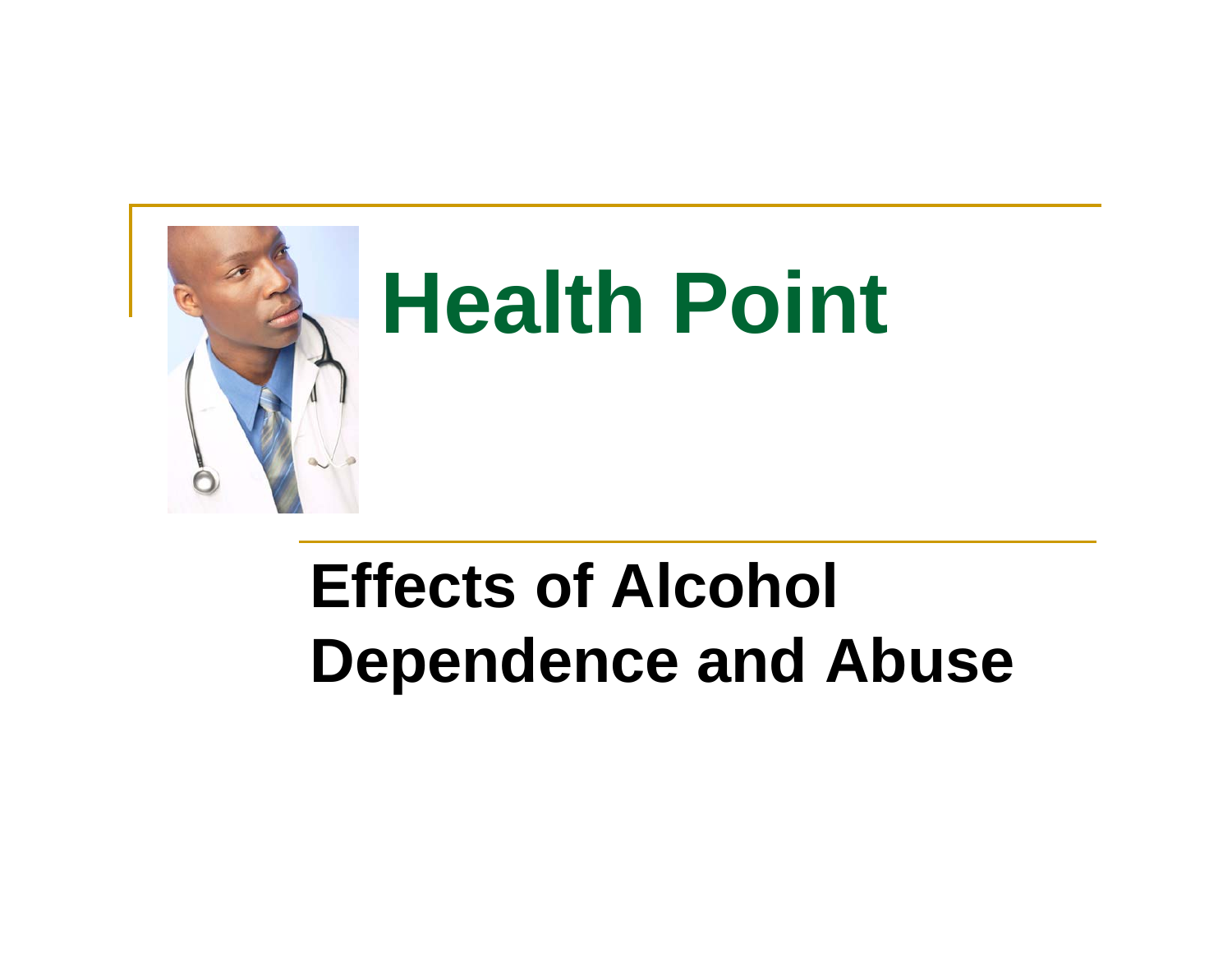## **Anyone can become dependent on alcohol.**

- Alcohol dependence (or alcoholism) is a serious disease.
- $\bullet$  People who have alcoholism feel a strong need to drink alcohol and cannot control how much alcohol they drink.

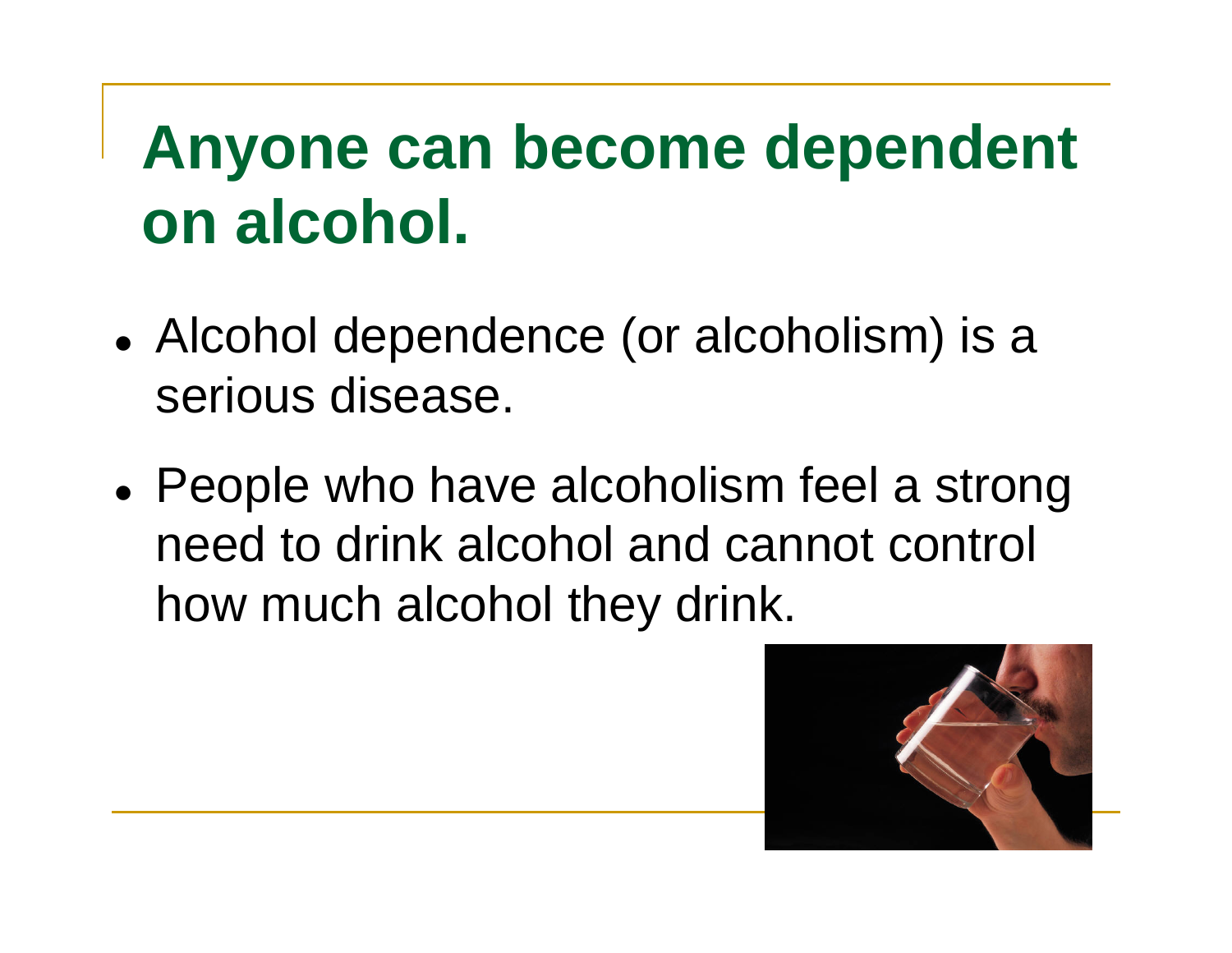## **Drinking too much alcohol at once can be dangerous.**

- If you drink too much alcohol at one time, you may experience:
	- Vomiting
	- Headaches
	- Loss of balance
	- A hard time thinking clearly



 $\bullet$  Drinking very large amounts of alcohol could even cause you to "black out" or die.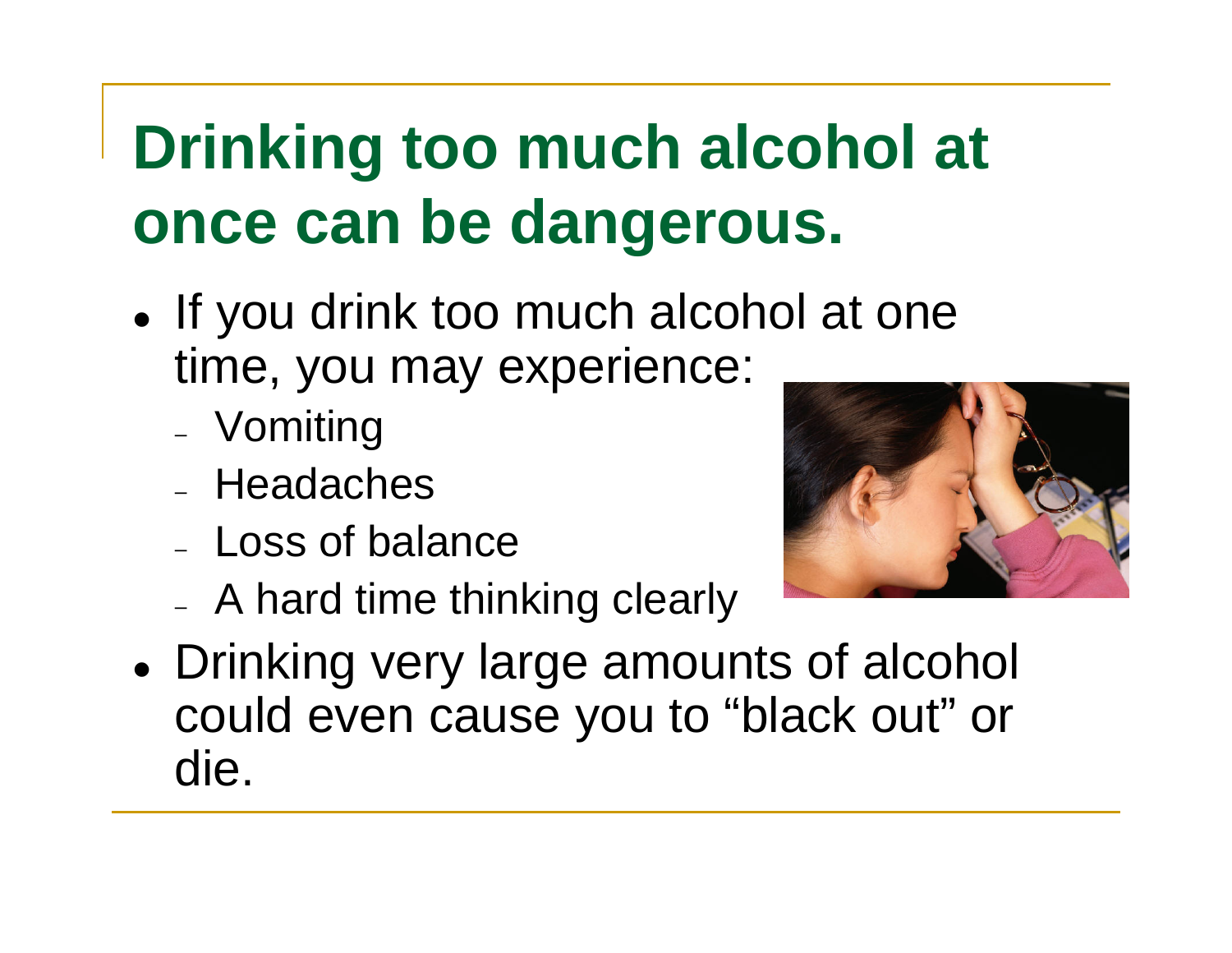## **Alcohol dependence and abuse can cause serious health issues**

- Over time, people who drink a lot of alcohol have a higher risk of developing:
	- High blood pressure
	- Brain and heart damage
	- Liver damage (cirrhosis)



- Some kinds of cancer (including liver, mouth, and throat cancer)
- Eventually, alcohol dependence and abuse can lead to death.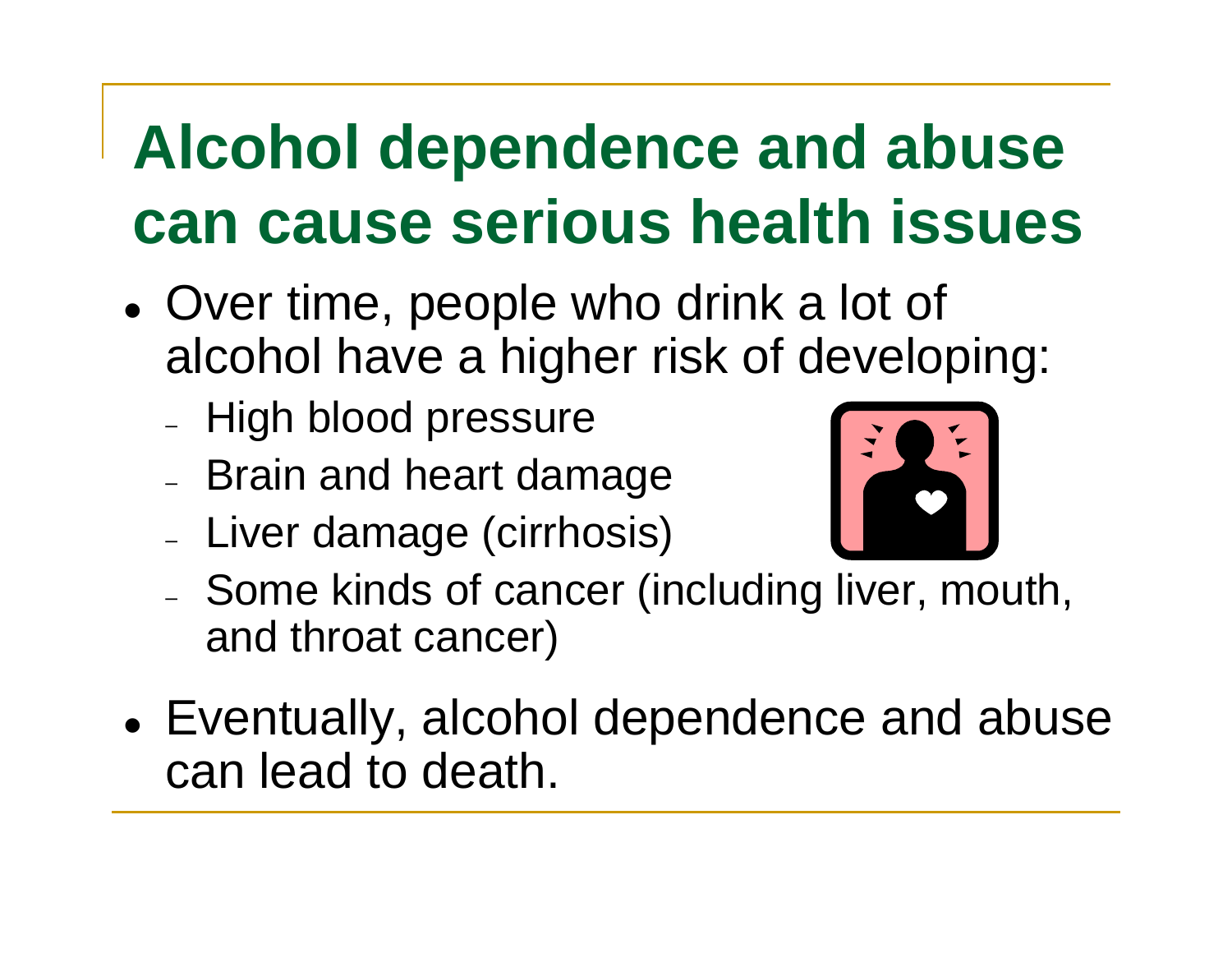# **Drinking too much alcohol can also increase your chances of:**

- $\bullet$ • Being involved in a car accident
- $\bullet$ • Being involved in other types of accidents, including:
	- Drowning
	- Accidents with guns
	- Accidents with fire
- $\bullet$ Falling down
- $\bullet$ • Getting in a fight



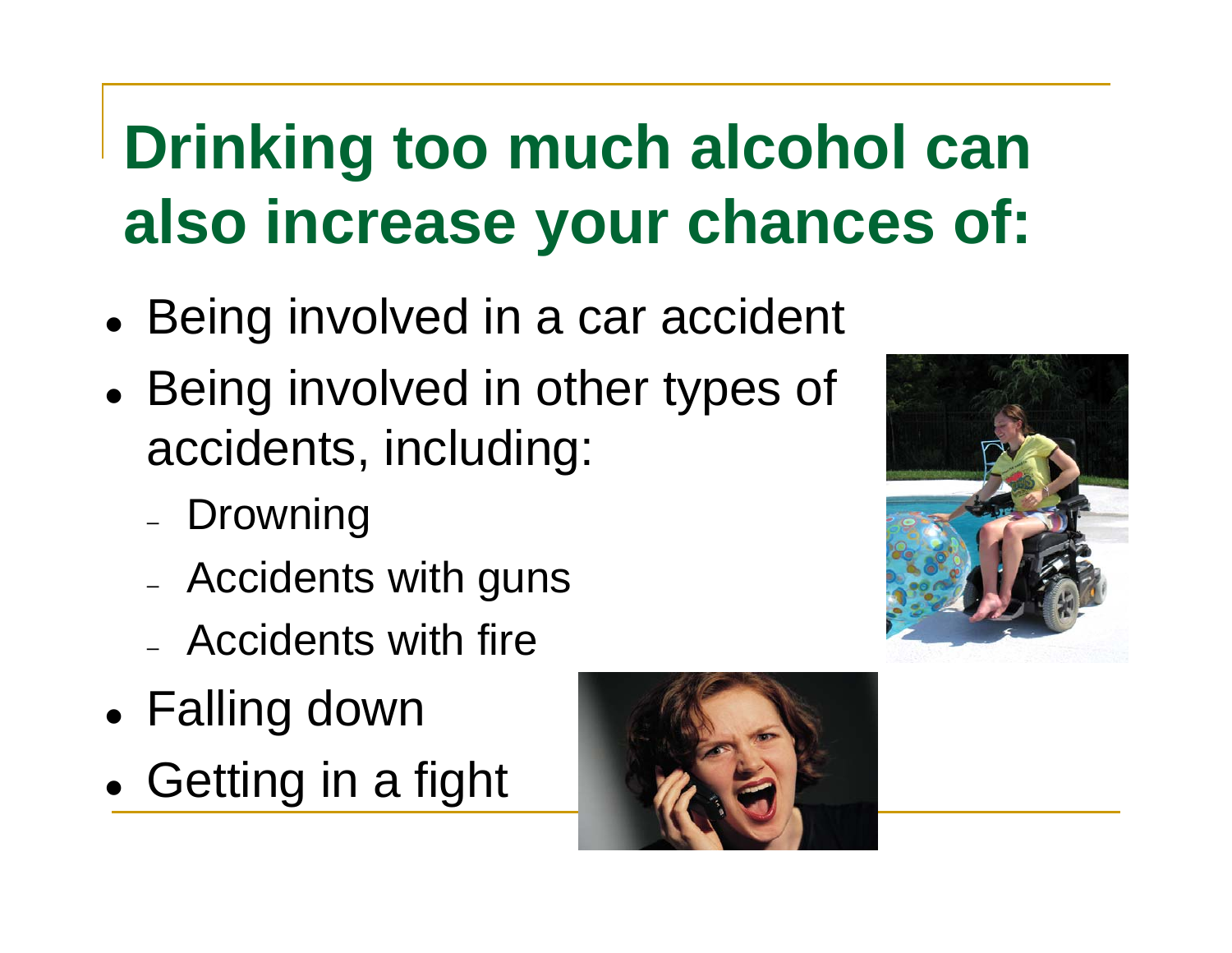#### **Many people drink a small amount of alcohol once in a while.**

- Before you drink alcohol, you should ask your health care provider if alcohol is safe for you.
	- $-$  It may not be safe, if you have certain medical conditions or take medication.
- You should also ask your health care provider how much alcohol is safe for you to drink.

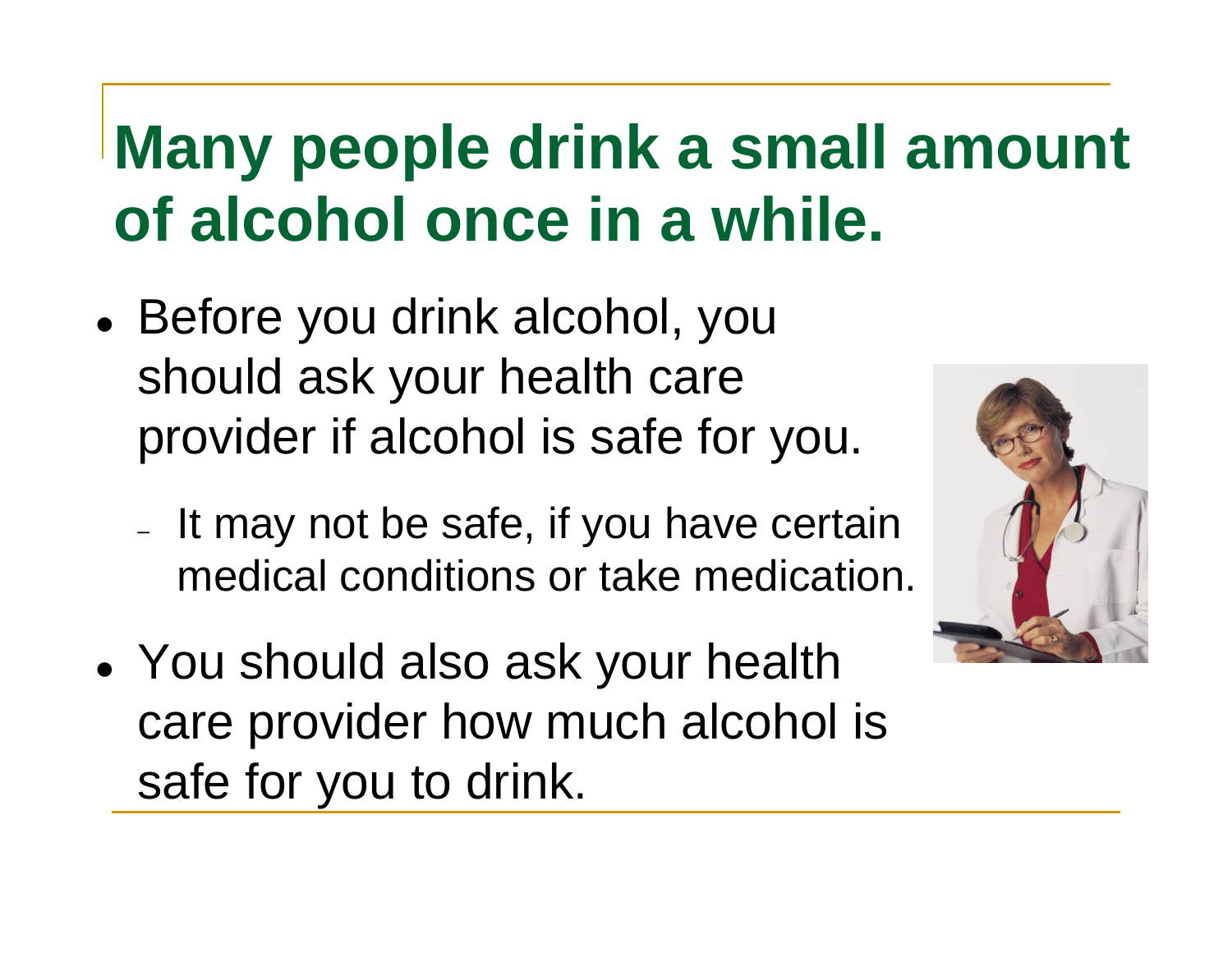## **If you think you may be drinking too much alcohol, tell someone!**

- Talk to someone you trust! You can talk to:
	- A doctor, nurse or direct support professional
	- A friend or family member
- You can also ask your friends, family members, and support providers to help you to stop drinking alcohol.



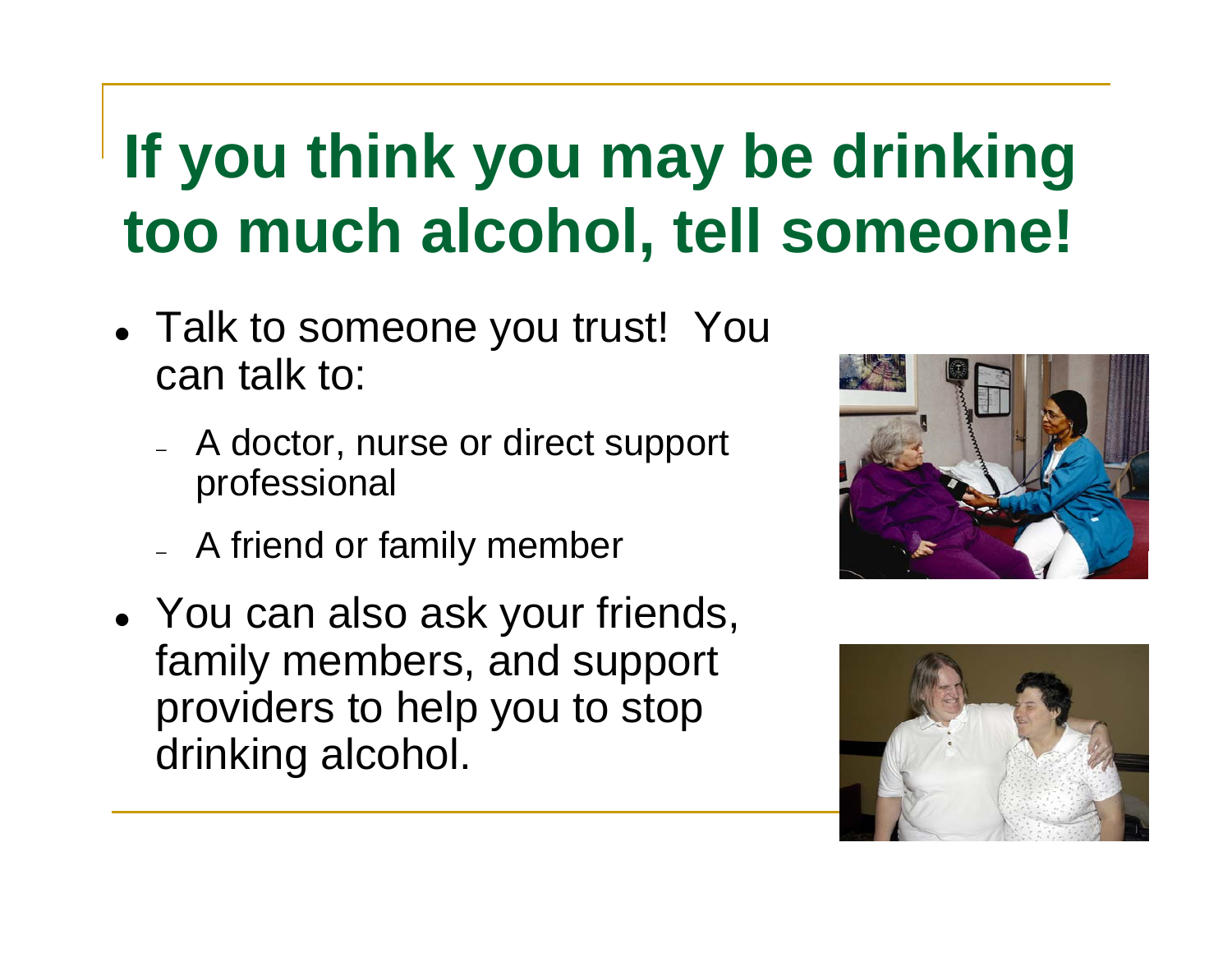# **You can keep your body healthy.**

- You can set limits on the amount of alcohol you drink.
- Your doctor can help you to decide how much alcohol is safe for you to drink.



• Ask your friends and support providers to help you to remember these limits!

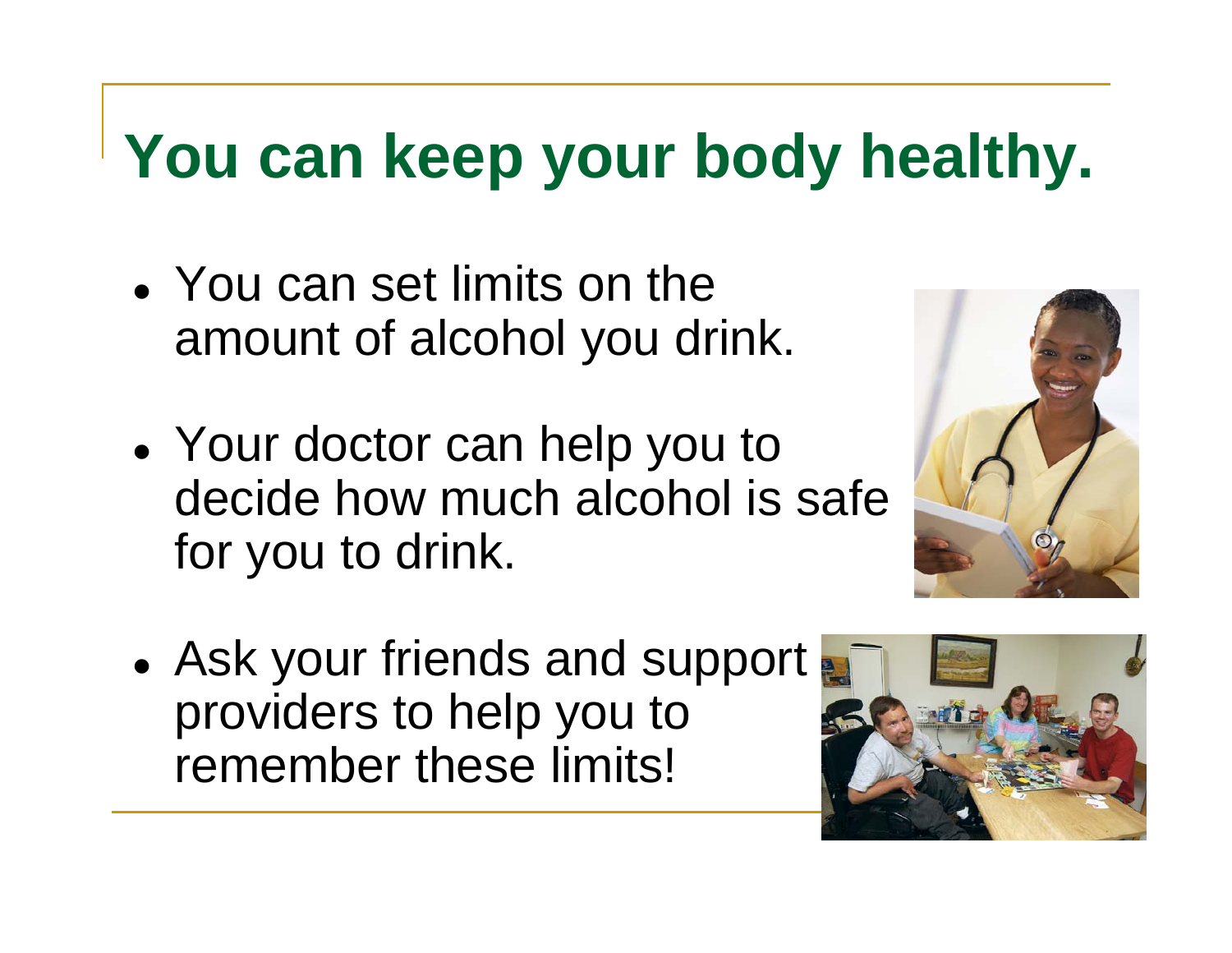# **You should never drink alcohol if you:**

- $\bullet$ Are recovering from alcoholism
- $\bullet$ Are younger than age 21
- $\bullet$  Are pregnant or trying to become pregnant
- Have a medical condition that can be made worse by drinking alcohol
- $\bullet$  Are taking a medicine that should not be mixed with alcohol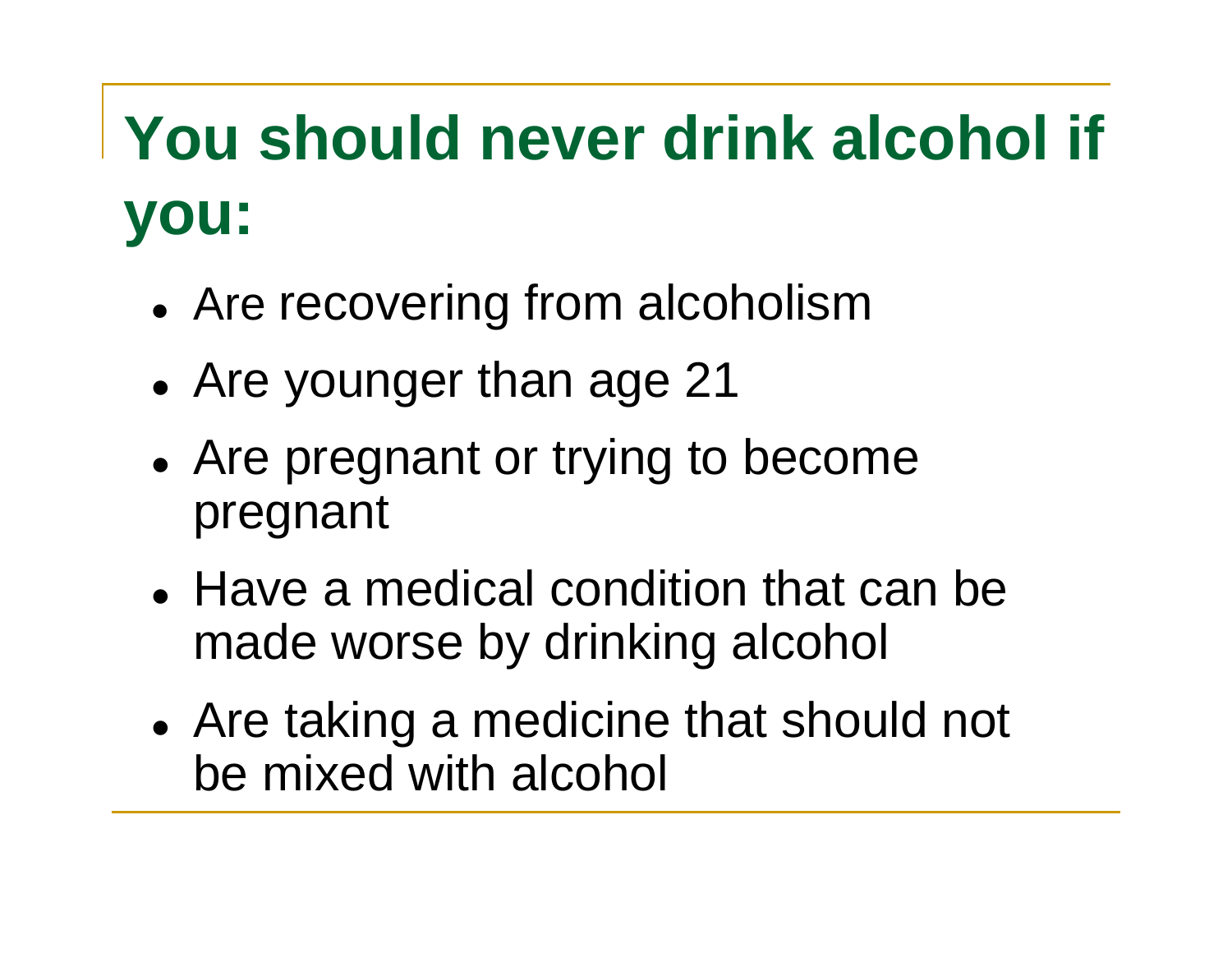# **If you drink alcohol, you should not drive a car.**

- Driving a car after drinking alcohol is very dangerous.
- Drinking and driving can cause accidents that could hurt you and others.
- Do not get into a car if the driver has been drinking alcohol.
- The more alcohol you drink, the more dangerous driving becomes.

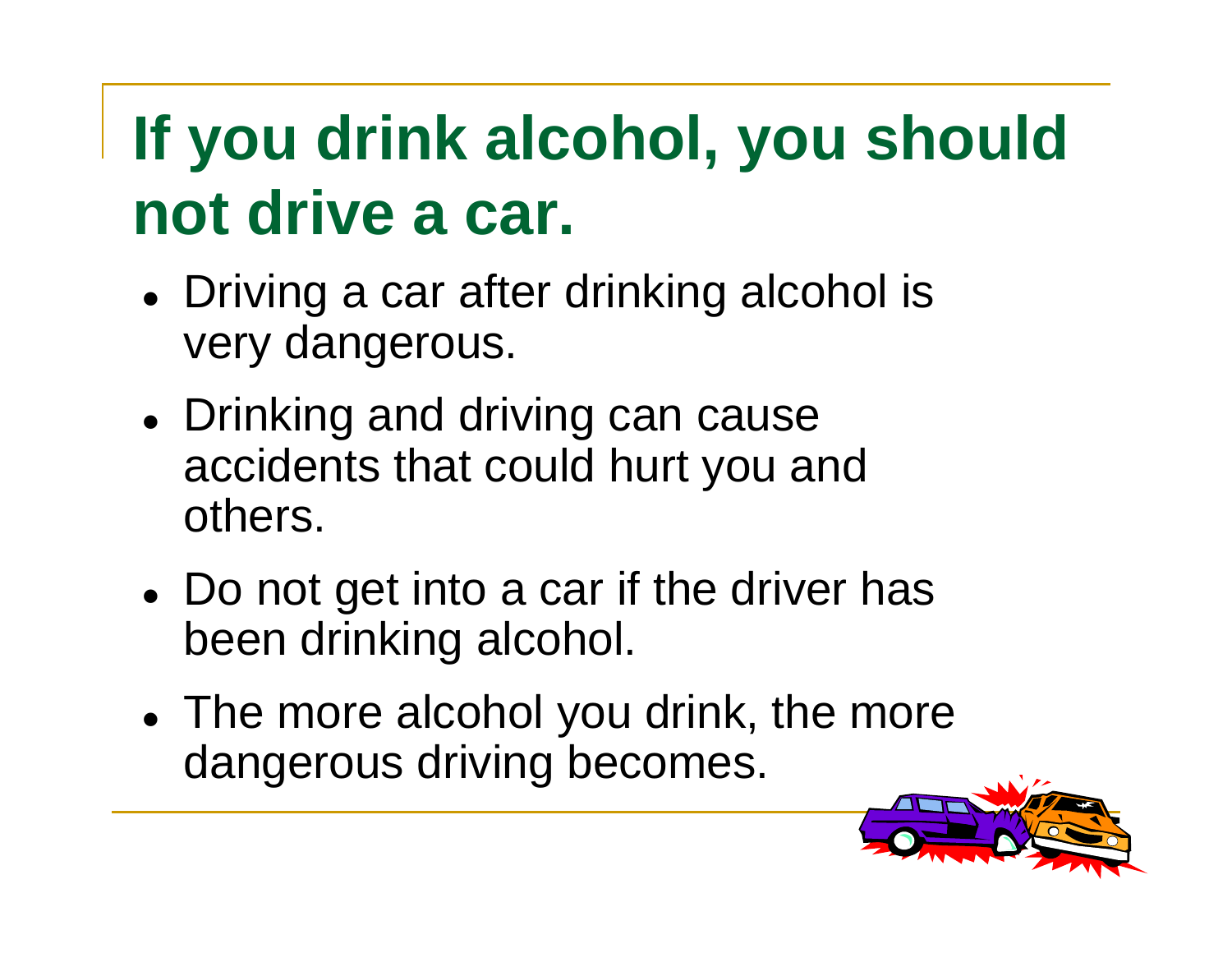## **You can make your own choices!**

- If you decide that you do not want to drink alcohol, that is okay.
- Even if you are with people who are drinking, you can tell them that you do not drink alcohol.
- Do not let other people pressure you into drinking alcohol if you do not want to, or if your doctor has told you that you should not.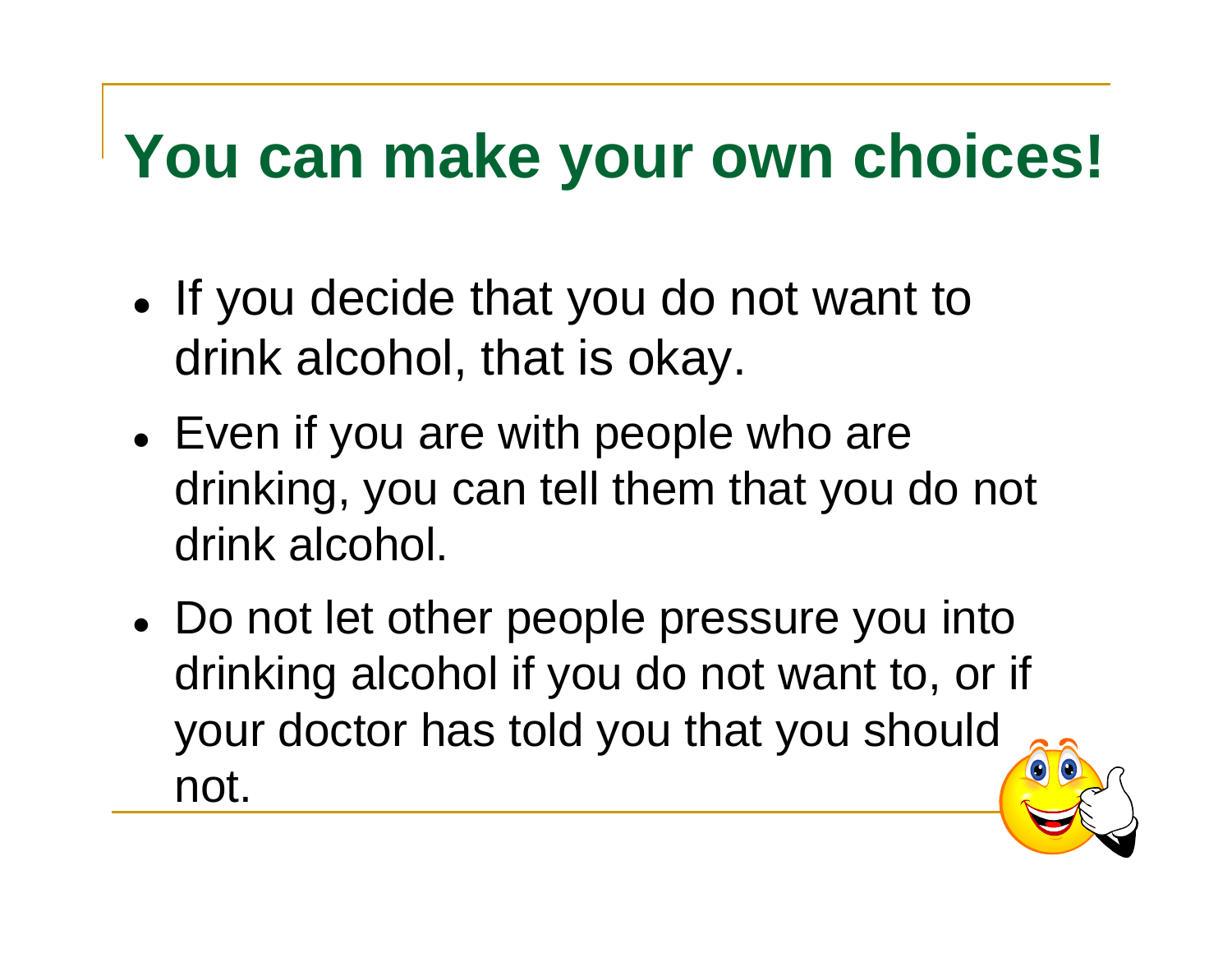# **Check out these articles to learn more.**



- A DDS Safety Net article for you about healthy lifestyles: http://www.ddssafety.net/Archives/Archives/ Consumers/HealthyLifestyles.aspx
- A DDS Safety Net article for your support provider about alcohol and drug abuse: http://www.ddssafety.net/Archives/Archives/ Providers/AbuseEducation.aspx